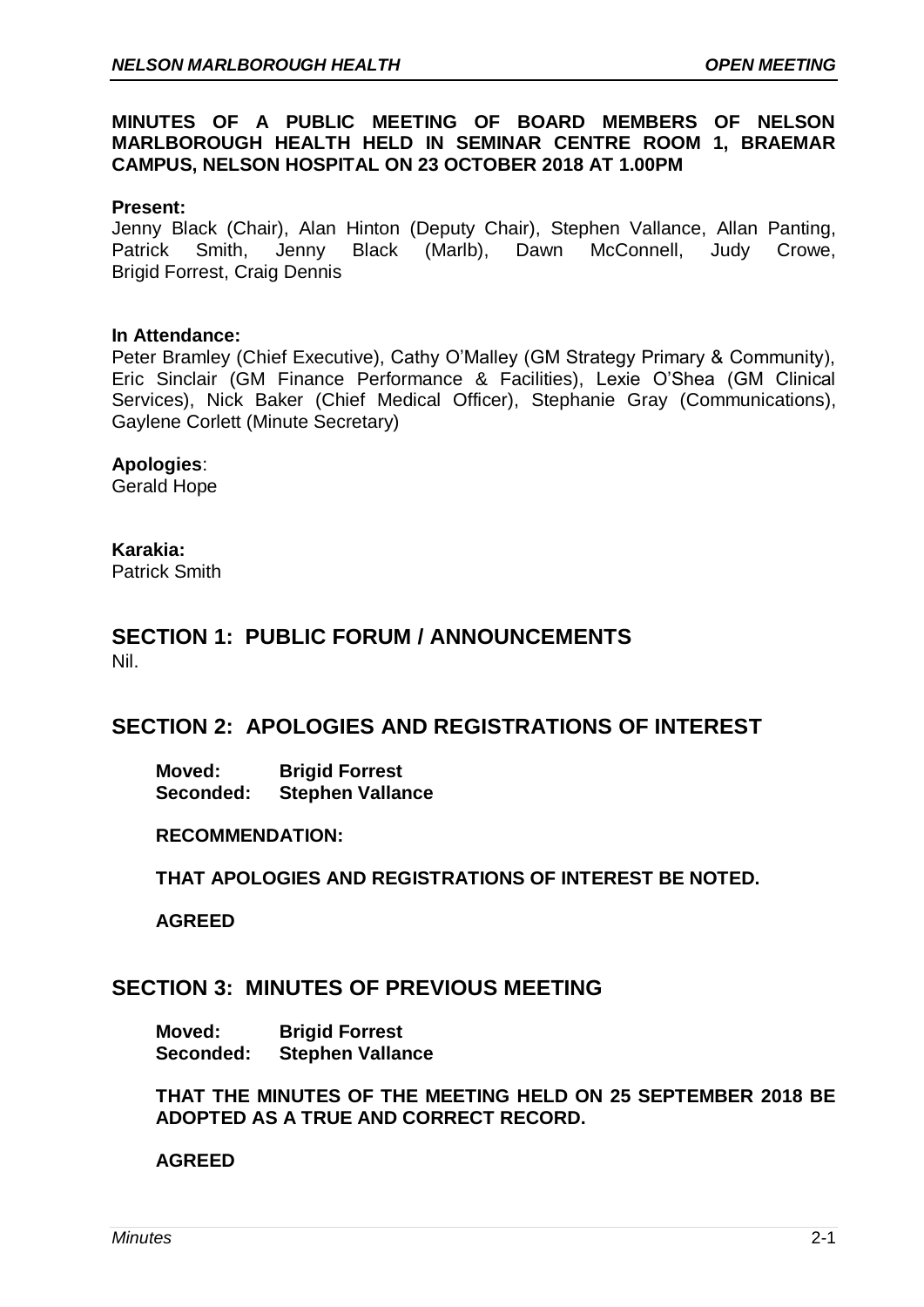## **3.2 Action Points**

Item 1 – H&S Report: Work on H&S dashboards is ongoing. Awaiting new GM P&C (starting end of January).

Item 2 – Consumer Council Recruitment and TOR: Council will go to market for replacement Council member. Completed.

Item 3 – Care Foundation: Report from Clare Haycock (GM Care Foundation) to be forwarded to Board. Completed

#### **3.3 Correspondence**

Nil.

# **SECTION 4: DECISION**

## **4.1 2019 Meeting Dates**

Discussion was held on the proposed meeting dates for 2019. It was agreed to move the October meeting date to the following Tuesday (3 November) and the November meeting four weeks after that (1 December).

The HAC meeting recommended to the Board that the statutory advisory committee meetings be combined each month. The Board endorsed this recommendation.

| Moved:    | <b>Jenny Black (Marlb)</b> |
|-----------|----------------------------|
| Seconded: | <b>Dawn McConnell</b>      |

#### **RECOMMENDATION:**

#### **THAT THE BOARD:**

- **1 ENDORSES THE RECOMMENDATON FROM THE HOSPITAL ADVISORY COMMITTEE TO COMBINE THE STATUTORY ADVISORY COMMITTEE MEETINGS**
- **2 ENDORSES THE 2019 BOARD AND ADVISORY COMMITTEE MEETING DATES NOTING THE CHANGE TO THE OCTOBER AND NOVEMBER BOARD MEETING DATES.**

**AGREED**

# **SECTION 5: CHIEF EXECUTIVE'S REPORT**

Report noted.

Discussion held on the Models of Care programme noting the eight workstreams are starting to surface ideas for transformation. Increasingly we will need the MOC team to have an oversight of the health care system, as it is developing and evolving, and will keep providing the key principles and drivers to deliver health care differently – need to be guardians of the health care system. Do not want to stifle evolution and change, but need to have a framework around it to ensure we are doing the right thing. Noted a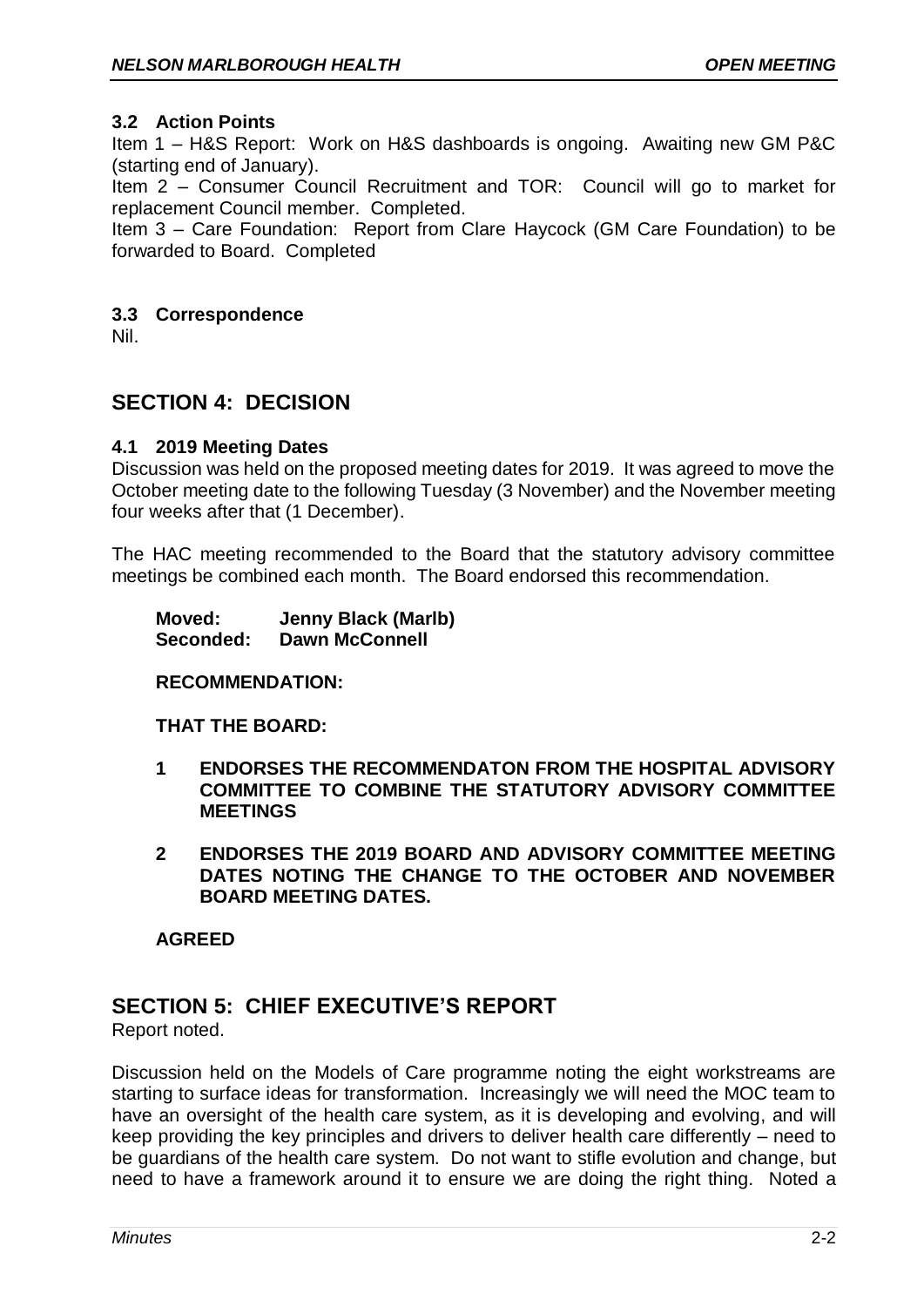communications person has been recruited to start sending out messages and updates on the MOC programme.

Discussion held on influenza noting we had a light season. It was queried whether the influenza vaccination is needed, however it was noted that the influenza cases treated was the strain that was vaccinated for.

Discussion was held on the good news stories in the CE report. **It was requested that** they be placed in a separate section of the report so Board members could refer to them easily. It was also suggested they be placed in Connections and sent to the Minister.

Discussion held on the increase in funding for renovations at Alexandra Hospital. It was noted there is a shortage of D6 (dementia) beds, with a query raised if we are upgrading Alexandra Hospital could we make more rooms available. Noted NMH is looking at options both short and long term. Alexandra is an acute hospital and not designed for long term patients. The preferred option is to commission D6 beds in the community. In the short term an existing provider can provide more beds in Nelson.

Noted within CAMHS the waitlist for Wairau appears high. **It was requested that** the CE investigate and report back at the next meeting on what the average wait time is until they are seen.

Discussion held on colonoscopy and the current backlog with surveillance scopes. It was noted diagnostic scopes are actioned within MOH timeframes. Discussion held on the Bowel Screening Programme including the numbers of those who have received scopes, and those that have received treatment.

Noted seclusion hours is high, however this is largely driven by one person who needs to be secluded for his own, other clients, and staff safety. It is acknowledged this is not the best environment for the person and NMH is working with the Ministry of Health to find a better place.

**Moved: Allan Panting Seconded: Judy Crowe**

**RECOMMENDATION:**

**THAT THE BOARD RECEIVES THE CHIEF EXECUTIVE'S REPORT.**

**AGREED**

**SECTION 6: CONSUMER COUNCIL CHAIR'S REPORT** Noted.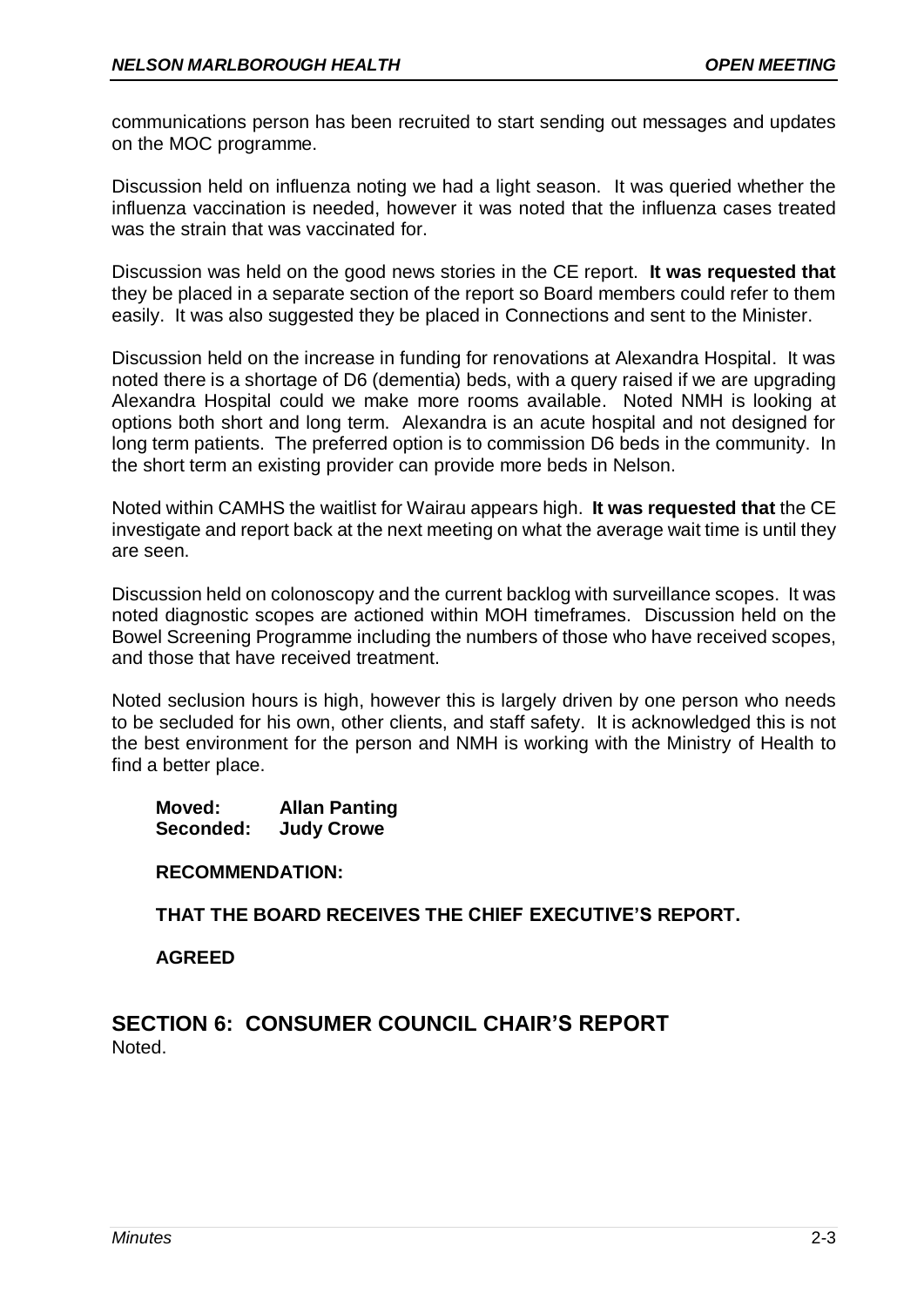# **SECTION 7: UPDATES:**

## **8.1 Models of Care Programme**

Discussion held on improved access to diagnostics.

The change towards Equity from vulnerable populations was commended.

Discussion held on the Health Care Homes project noting five practices are involved.

## **8.2 Indicative Business Case**

*Susie Keegan, Senior Manager Infrastructure team of EY, attended for this item* Engaging with clinical leads and HODs to help inform the IBC. Four workstreams have been developed; Health Needs Assessment refresh, clinical services, pre design master planning work, wrapping a business case around this information (decision making process).

Over the last month have undertaken engagement with various work groups.

Discussion held on the IBC workstream. **It was requested that** the GM Finance Performance & Facilities send the Board more information on the Investment Logic Mapping (ILM) to ensure a better understanding of what this is, and the strategic business case.

Currently on schedule to meet the April deadline.

# **SECTION 8: FINANCIAL REPORT**

The financial results for the first quarter shows a small deficit of \$289k which is favourable to the plan by \$72k. This is a pleasing result for the first quarter, and sets us up well for the remainder of the financial year.

**Moved: Alan Hinton Seconded: Dawn McConnell**

**RECOMMENDATIONS:**

**THAT THE BOARD RECEIVES THE FINANCIAL REPORT.**

**AGREED**

**SECTION 9: CLINICAL GOVERNANCE REPORT** Noted.

#### **SECTION 10: FOR INFORMATION Noted**